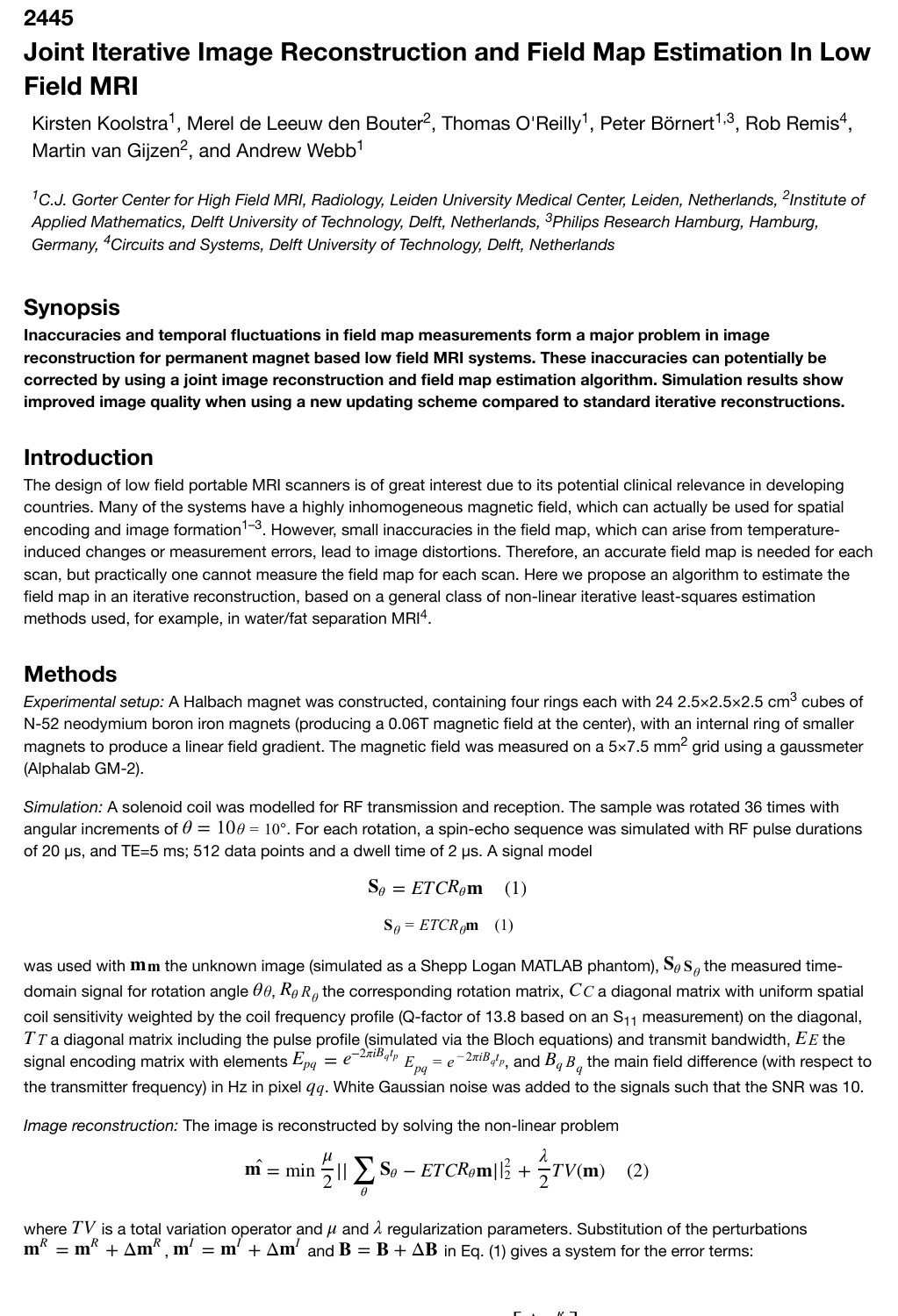

 ${\bf S}_{\theta}^R/{\bf S}_{\theta}^I$  are the real/imaginary parts of the sampled time signal at rotation angle  $\theta$ .  $A_\theta$  describes the linearized data model for the error terms and  $a_1/a_2$  describe the simulated time domain signal based on the estimated image  $m$ . The final image is reconstructed by the algorithm shown in Figure 1.

## **Results**

Figure 2 shows the magnet, the measured field map, the frequency profile of the Tx/Rx coil, and the weighting introduced by the pulse shape. The simulated phantom is shown in Figure 3 discretized at 5 mm resolution together with the reconstructed image using the measured field as the encoding function. Figure 4 shows how the image quality degrades if the field map is shifted by (a) 200 Hz and (d) 1500 Hz for each pixel in the reconstruction, corresponding to small uniform magnet/system temperature changes of 0.1°C and 0.5°C, respectively. Figures 4b,e show the reconstructed images after 25 iterations of the proposed scheme. The relative errors of the field and the image decrease with the number of iterations, as shown in Figures 4c,f. Figures 4g-i show results for a spatially random error in the field of between -1000 and +1000 Hz.

## **Discussion**

Simulation results showed that distortions in the field map can be corrected by simultaneously estimating the field map and image in the reconstruction process. The quality of the reconstructed images after 25 iterations is comparable to that of the images reconstructed with the true field map. For very large field distortions a second-order error model could improve the reconstruction. The field inhomogeneity spatially encodes the time-domain signals, but the encoding power is relatively weak, resulting in an ill-posed minimization problem: further magnet optimization could increase the reconstruction performance in these low-encoding regions. Future work should investigate whether this algorithm can be extended to correct for continuous field drifts during the measurement.

## **Conclusion**

The joint field map estimation and image reconstruction algorithm is able to improve the image quality in low field MRI in the presence of uncertainties in the field map.

#### **Acknowledgements**

This project was funded by the European Research Council Advanced Grant 670629 NOMA MRI.

#### **References**

1. Cooley C, Stockmann J, Armstrong B, et al. 2D Imaging in a Lightweight Portable MRI Scanner without Gradient Coils. Magnetic Resonance in Medicine. 2015;72(3):1–15.

2. Ren Z, Obruchkov S, Lu D, et al. A Low-field Portable Magnetic Resonance Imaging System for Head Imaging. Progress in Electromagnetics Research Symposium. 2017:3042–3044.

3. Cooley C, Haskell M, Cauley S, et al. Design of Sparse Halbach Magnet Arrays for Portable MRI Using a Genetic Algorithm. IEEE Transactions on Magnetics. 2017;54(1):1–12.

4. Reeder S, Wen Z, Yu H, et al. Multicoil Dixon Chemical Species Separation With an Iterative Least-Squares Estimation Method. Magnetic Resonance in Medicine. 2004;51(1):35–45.

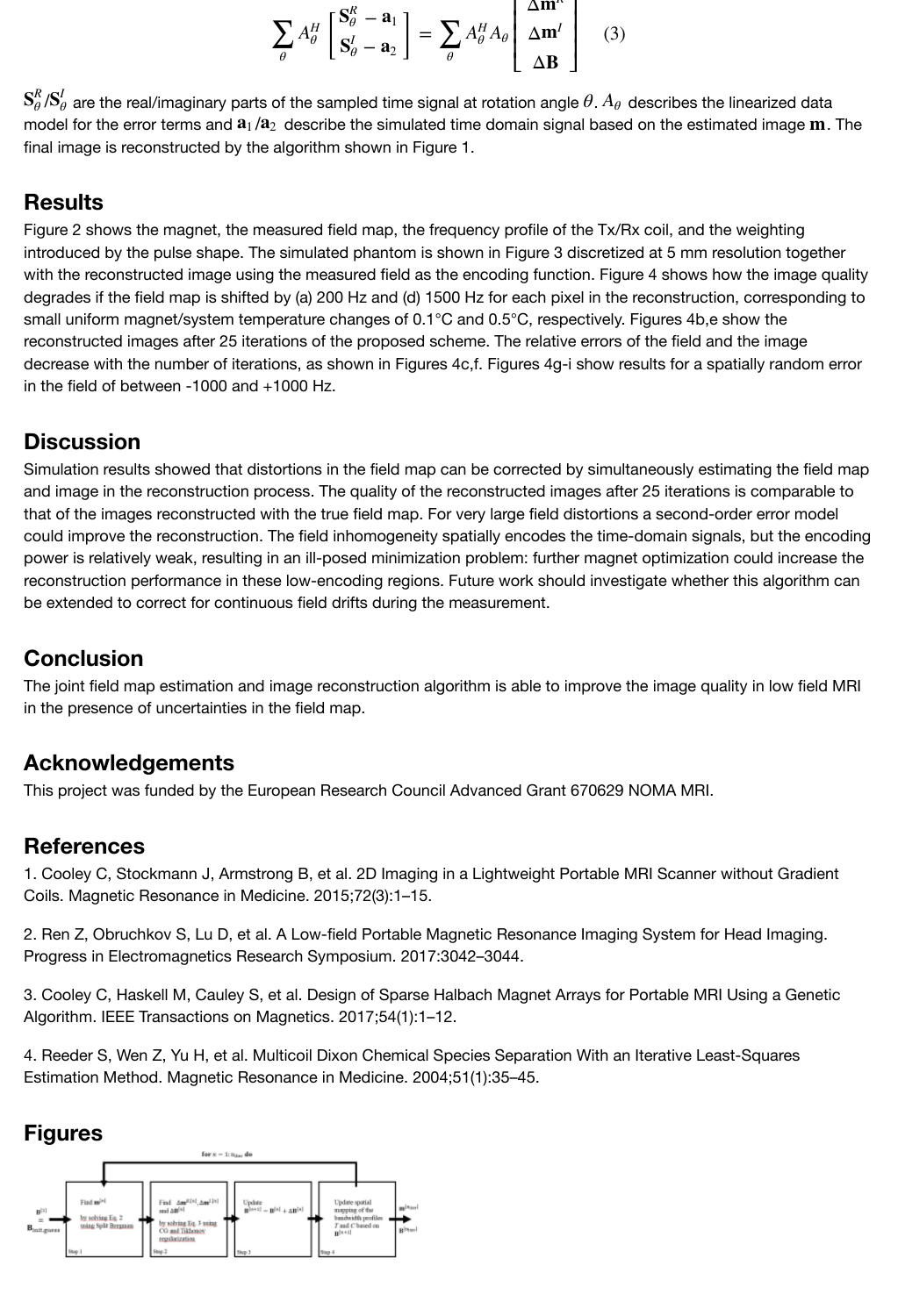scheme. Error estimates are found in step 2 by solving Eq. (3) using CG and Tikhonov regularization in which the finite difference regularization matrix enforces smoothness of the field error terms. Finally, the field map is updated using the estimates of the error terms and the transmit and receive maps are updated accordingly.



**Figure 2. (a)** [Photograph of four ring Halbach magnet.](https://index.mirasmart.com/ISMRM2019/PDFfiles/images/248/ISMRM2019-000248_Fig2.JPG) **(b)** Difference field map in Hz (with respect to the transmitter frequency) measured with a Hall probe with a resolution of 5×7.5 mm<sup>2</sup> within a 10×10 cm<sup>2</sup> FOV, and rescaled to the desired reconstruction resolution using interpolation. **(c)** The bandwidth of the transmit/receive coil (Q-factor of 13.8) was normalized and spatially mapped to the measured field map. **(d)** The effect of the pulse shape and length on the flip angle distribution was taken into account by spatially mapping the normalized frequency profile of the pulse to the measured field map.



**Figure 3.** [Image Reconstruction.](https://index.mirasmart.com/ISMRM2019/PDFfiles/images/248/ISMRM2019-000248_Fig3.JPG) **(a)** Simulated head (Shepp Logan MATLAB phantom) that was used to generate timedomain signals with an SNR of 10, using the measured field map in the signal model. **(b)** An image was reconstructed from these signals using the Split Bregman algorithm with total variation regularization. The desired resolution of 5 mm is obtained with a 20×20 reconstruction matrix. Regularization parameters were empirically defined and set to  $\mu$ =2·10<sup>-4</sup>, λ=200.



**Figure 4**[. Joint image reconstruction and field map estim](https://index.mirasmart.com/ISMRM2019/PDFfiles/images/248/ISMRM2019-000248_Fig4.JPG)ation. The quality of the image degrades when the field map contains a frequency shift of **(a)** 200 Hz (76 ppm) and **(d)** 1500 Hz (573 ppm) for each pixel, and random measurement errors between **(g)** -1000 and +1000 Hz (±382 ppm). **(b,e,h)** After 25 iterations of the joint reconstruction scheme the quality is much closer to that of the target image in Figure 3a. Small errors are still present in (h), for which the smoothness assumption of the field error does not hold. **(c,f,i)** The relative error decreases with the iteration number.